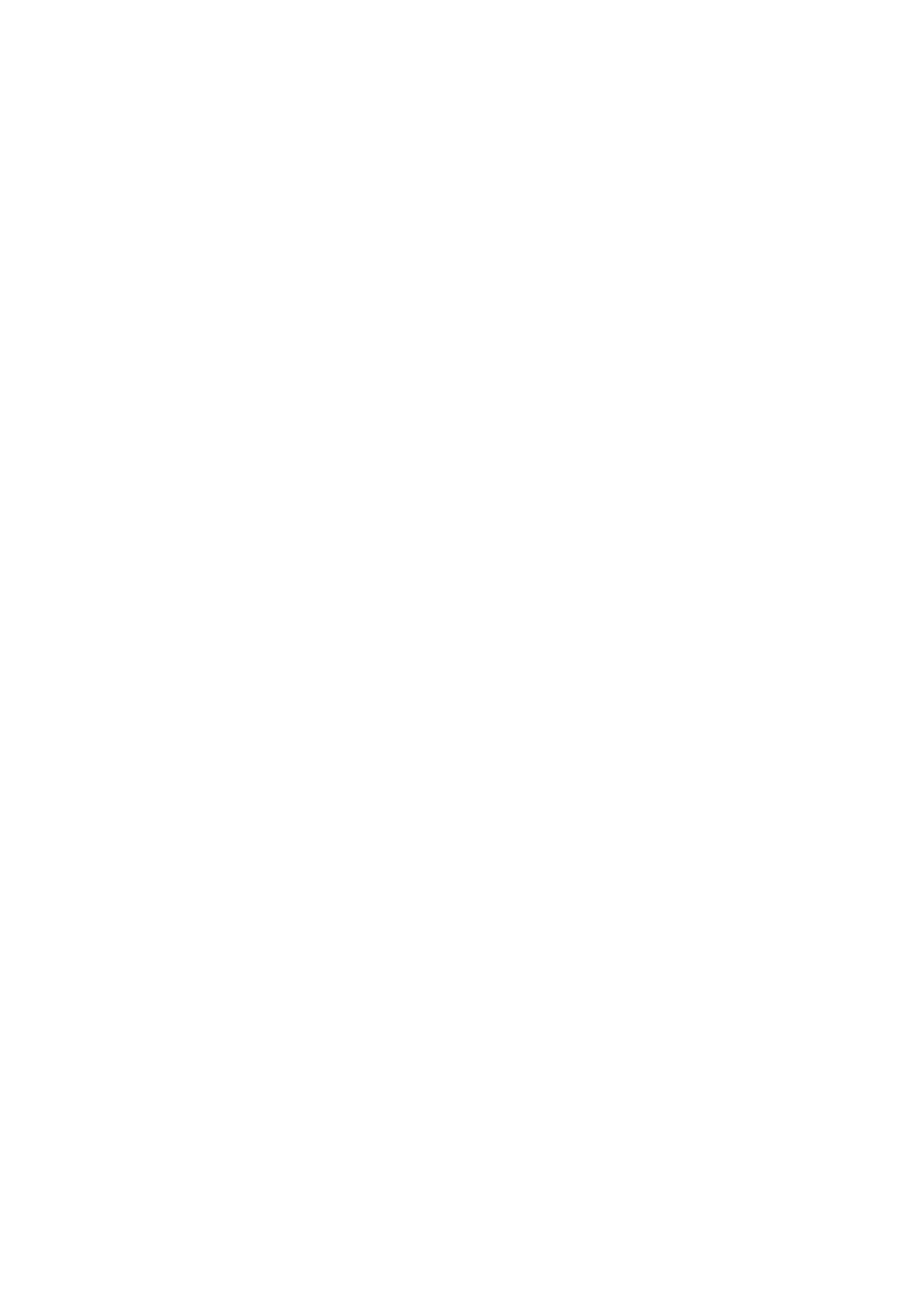# **Foreword**

This booklet contains the Chief Examiner's and Principal Moderator's Reports for CCEA's General Certificate of Secondary Education (GCSE) in Music from the Summer Series 2013.

CCEA's examining teams produce these detailed reports outlining the performance of candidates in all aspects of the qualification in this series. These reports allow the examining team an opportunity to promote best practice and offer helpful hints whilst also presenting a forum to highlight any areas for improvement.

CCEA hopes that the reports will be viewed as a helpful and constructive medium to further support teachers and the learning process.

This booklet forms part of the suite of support materials for the specification. Further materials are available from the specification's microsite on our website at [www.ccea.org.uk](http://www.ccea.org.uk/)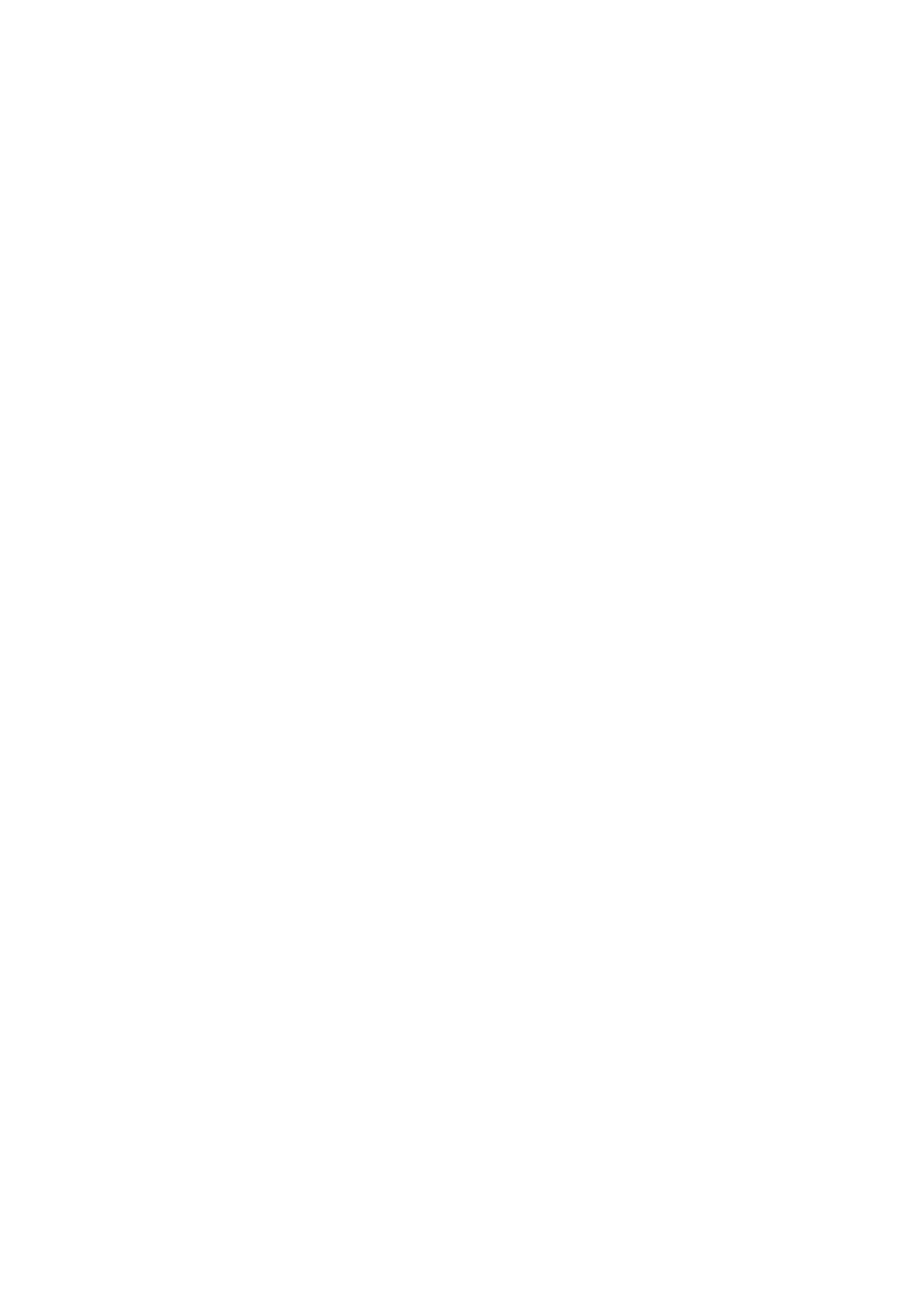# **Contents**

| Listening and Appraising<br><b>Examination Paper: Part 1</b><br><b>Examination Paper: Part 2</b> | 3<br>5 |
|--------------------------------------------------------------------------------------------------|--------|
| Performing and Appraising                                                                        |        |
| <b>Composing and Appraising</b>                                                                  |        |
| Contact details                                                                                  | 13     |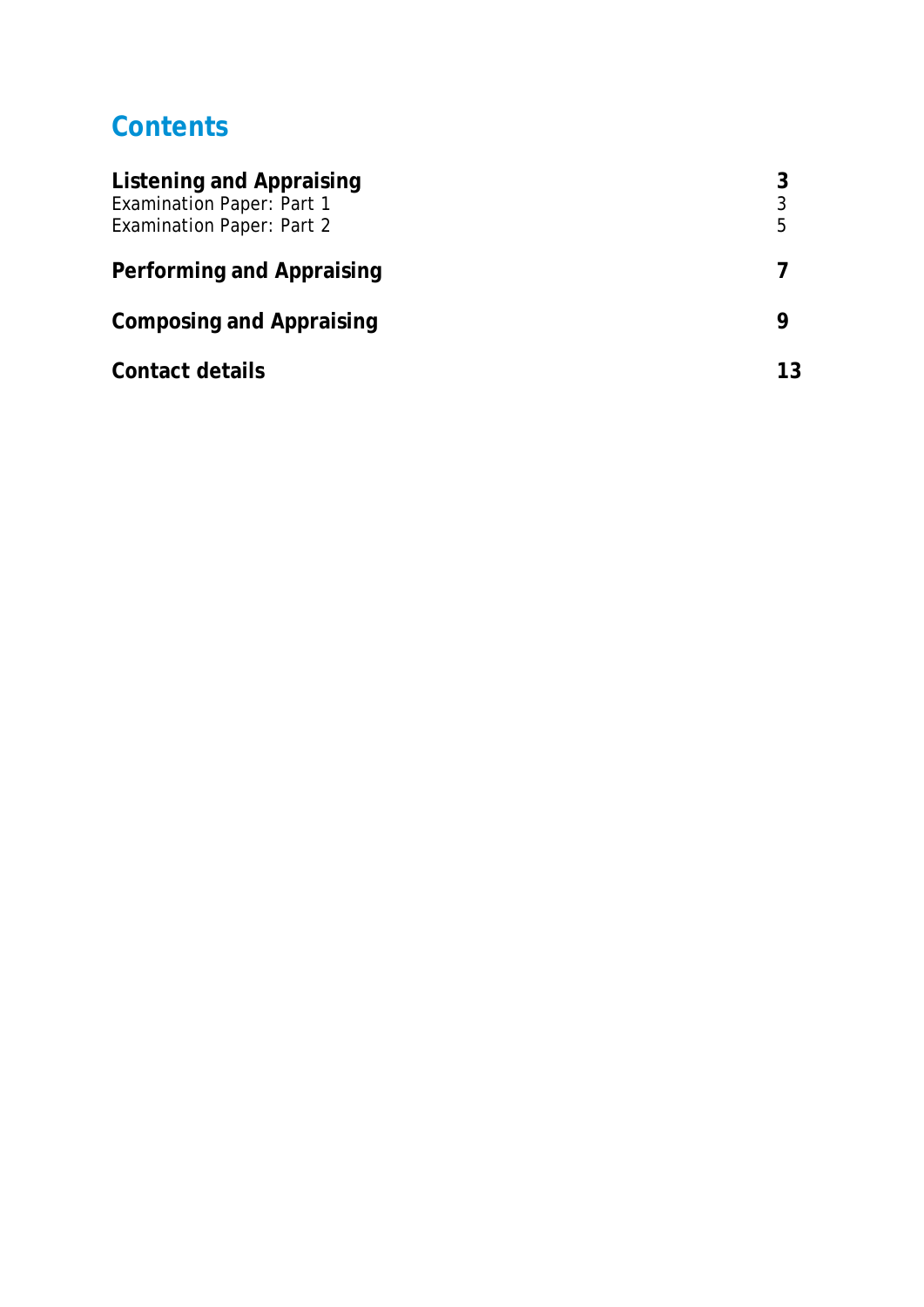| Subject Code              | 7010       |
|---------------------------|------------|
| QAN                       | 500/4515/5 |
| A CCEA Publication © 2013 |            |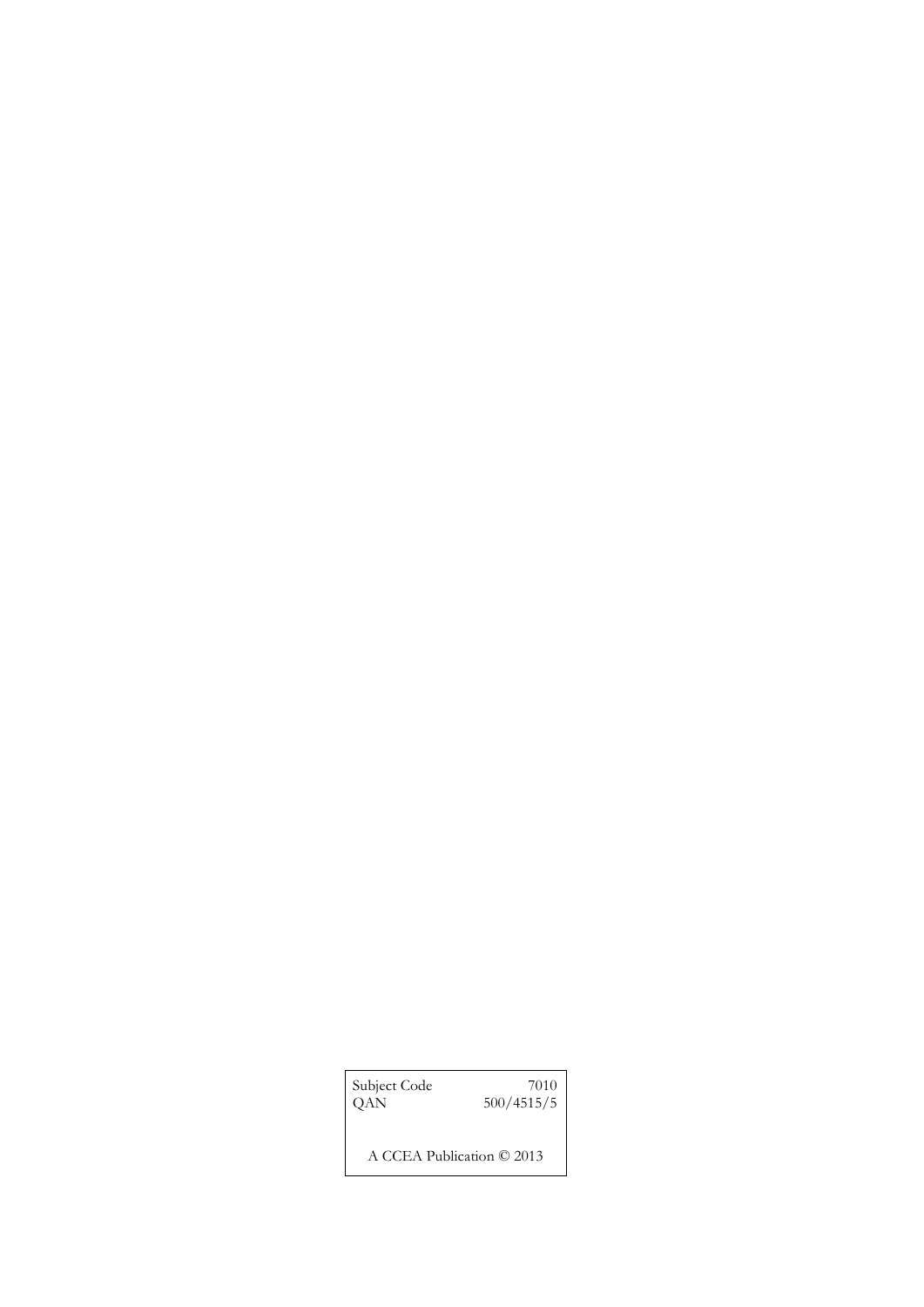# **GCSE MUSIC**

# **Chief Examiner's Report**

# **Listening and Appraising**

### General Overview

The paper this year had a wide variety of questions and each section was equally demanding.

Responses from candidates varied considerably particularly when it came to recognising instruments/instrumentation detail, and in many cases showed a lack of knowledge of some of the set works.

There are still too many answers where candidates rely on vague generalisations – words such as sequence, repetition, polyphonic, homophonic, use of ............., walking bass and word painting etc. These terms when used have to be linked to text or music.

We would remind schools that the use of "tippex" or "red ink" is not permitted in the examination, and that candidates need to write clearly and legibly if their answers are to be understood and not guessed at.

In the "big" questions (3, 6 and 9) there was a wide range of responses, and gave candidates an opportunity to display their aural and analytical skills. These questions also carry a QWC (quality of written communication) mark – and the standards here did vary greatly.

Many candidates have difficulty writing legibly and coherently which is important in those questions requiring a QWC mark.

# **Examination Paper** Part 1

#### **Q1** Karl Jenkins: "Requiem", "Dies Irae"; 1.29–2.24

- **(a)** Majority of candidates correctly identified SATB or 4 part choir.
- **(b) (i)** Again well answered with most candidates correctly noting 4 playings of the ostinato.
	- **(ii)** This part of the question clearly differentiated between candidates. The last note was more frequently identified. Again, the majority of candidates gained both marks.
- **(c) (i)** This was less well answered and the standard was indicative of similartype questions which required higher order analytical and/or extended writing skills. Too many answers comprised non-specific comments, or focused on the *instrumental* setting and did not answer the question. A small minority gained all three marks even though there was a very generous mark scheme.
	- **(ii)** The written score for the bass part has strong accents marked. The recording was less so and thus the mark scheme has reflected what candidates heard.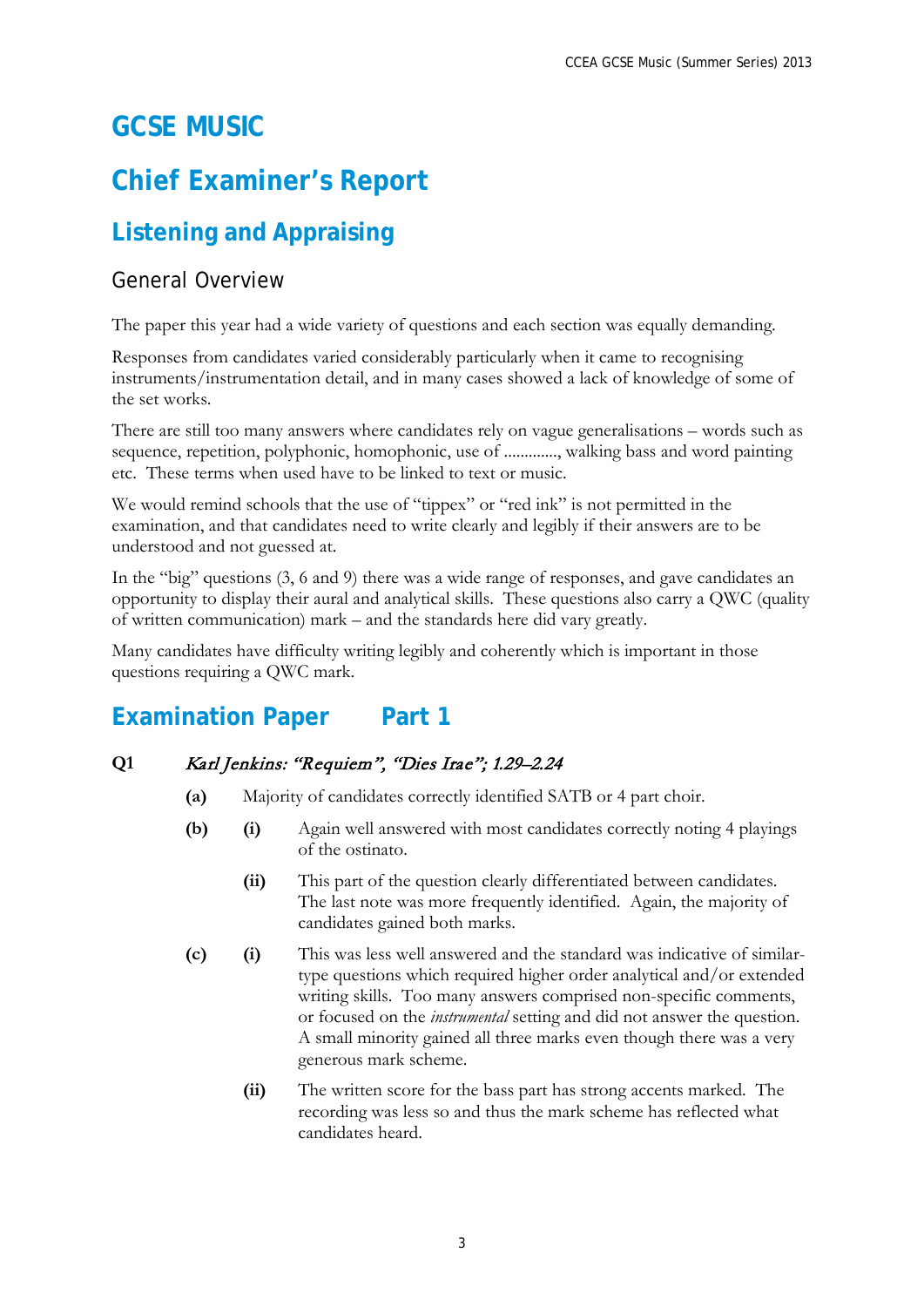#### **Q2** Extract A: Cara Emerald; "That Man"; 0.00–0.30

- **(a)** Common time identified in overwhelming majority of cases.
- **(b) (i)** The vocal part enters before the 8th playing concludes but the mark scheme rewards candidates who identified 7 complete playings.
	- **(ii)** While majority of candidates gained at least one of the marks for this question with piano and drum kit being most popular, marks were lost by candidates not clearly identifying specific 'drums' used e.g. bass, snare or side drum.
- **(c)** This part of the question focused candidates' attention on **musical features**.

Most common identified the piano beginning the ostinato, three note ascending motif (and one descending), off beat chords, minor tonality and syncopated saxophone. Again there was an extensive mark scheme which rewarded candidates' aural perception.

There were only a small minority of full marks.

#### Extract B: Glee Cast: "Don't Stop Believing"; 0.00–0.32

- **(d)** The syncopated motif No. 2 was correctly identified by most.
- **(e) (i)** Male voice was the most common non-specific answer. A tenor voice was the only acceptable answer.
	- **(ii)** The ostinato (as printed) features 4 chords.

#### **Q3** Pachelbel: Canon in D major; 0.00 – 1.04

The response to this question was disappointing given that it is a set work and that extensive analysis notes exist including staff notation extracts used in this question.

- **(a)** This question clearly differentiated between candidates especially in the identification of the incorrect quaver notes in bars 5 and 6.
- **(b) (i)** Too many candidates lost a valuable mark by not ticking **two** answers.
	- **(ii)** It was very disappointing to reflect how many candidates did not correctly identify the tonality, given that the clue was also in the title of the set work - Canon in D Major.
	- **(iii)** Here again, too many candidates incorrectly wrote "harpsichord" when the recording is clearly written for organ and cello.
- **(c)** This part of the question was designed to benefit most candidates and realised this aim with the majority of candidates gaining three marks. Part (ii) identifying 'canon' as the form could have also been identified from the written score.

#### **Q4** Vivaldi: "Gloria in Excelsis Deo"; 0.00–1.04

- **(a) (i)** Correctly identified by most as Ostinato B.
	- **(ii)** Correctly identified by most as trumpet.
- **(b) (i)** The question aimed to identify technical understanding of simple Italian musical terms. Only a small minority failed to gain the mark here.
	- **(ii)** SATB or 4 part choir accepted. Mixed voice choir is insufficiently specific.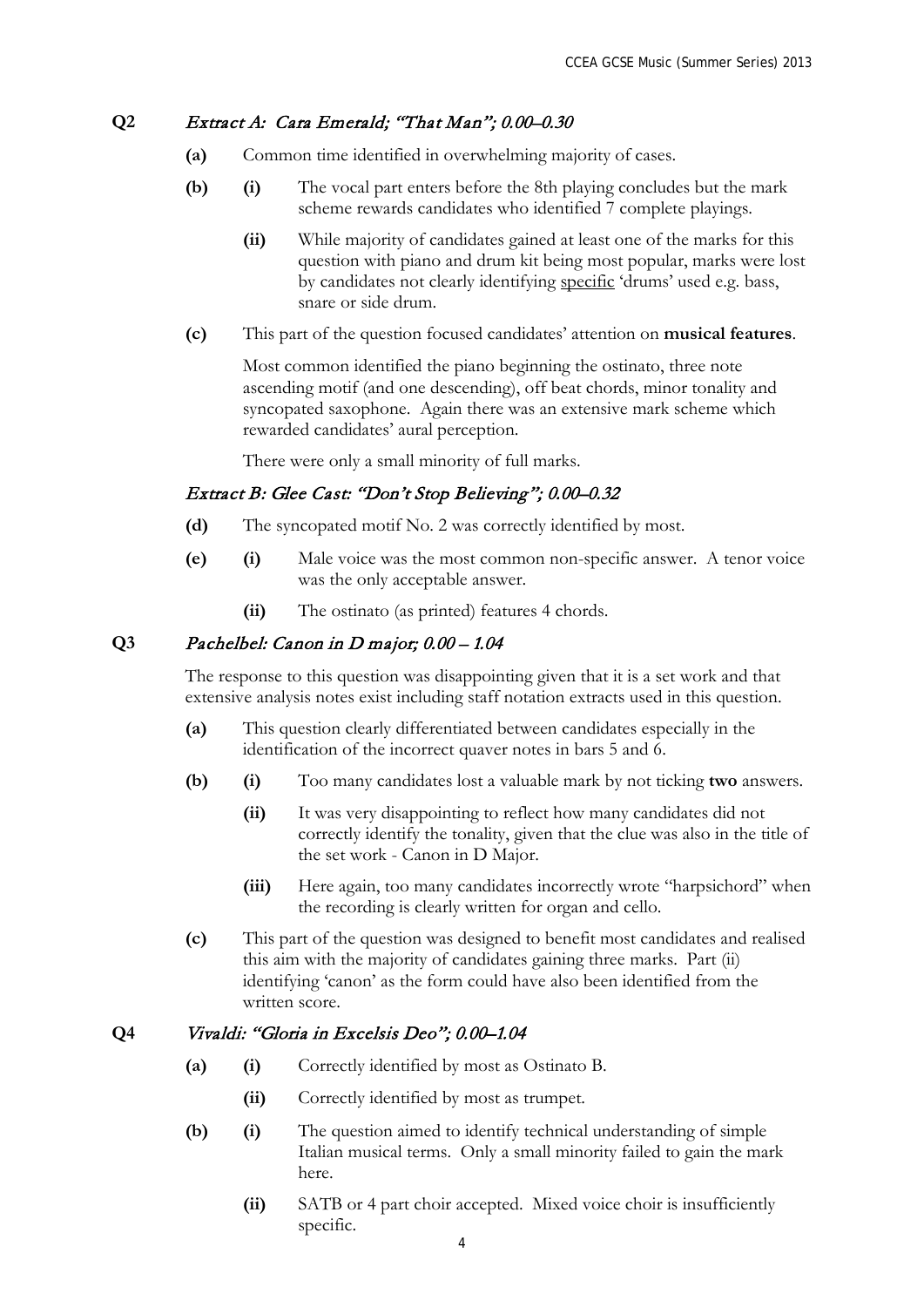- **(c) (i)** One mark awarded for identifying a modulation and the extra mark for identifying the move from major to minor. Most gained both marks.
- **(d)** This was a well answered question with majority of candidates giving clear musical reasons for the choice of Baroque period.
- **Q5** The majority of answers required correct identification of musical instruments the most significant weakness identified in past years in both papers. The wording of the end of the question to lead candidates towards instruments from the woodwind section proved beneficial in a large number of cases.

It was disturbing to see how many candidates gained no marks in this question, including missing out on the trade mark 5/4 time signature.

**Q6** This proved the most popular question with the majority of candidates gaining 7 or 8 marks. It is encouraging that there continues to be a good understanding of key areas of the music business in this year's candidature.

A large number of candidates lost their only marks in this question in section (c).

The majority understood the main function of iTunes, but failed to identify the live streaming or replay of TV programmes role of the iPlayer.

### **Examination Paper** Part 2

### **Option 1 Musical Traditions of Ireland**

This option appeared to be the least popular of the three, the majority of candidates opting for 2 and 3.

#### **Q1 Extract A The Cuckoo's Nest – De Danaan (0.00–1.23)**

- **(a) (i)& (ii)** Well answered by most candidates – in some other cases a lot of guess work appeared to be evident.
- **(b) (i)** Surprisingly not all candidates were able to name both instruments here and this was also the case with  $(c)$  (i) and (ii) – a common problem in all options as referred to above.
	- **(iii)** Not well answered, being a set work it was surprising how many thought it to be a Jig or Reel.

#### **Extract B Drowsy Maggie – The Chieftains (0.00–1.55)**

- **(c) (i)& (ii)** The same problems here as in the first extract – most knew the title of the piece and the performers (a) but in (iii) and (iv) not everyone named the instruments correctly.
- **(d) (i)** A wide variety of forms were suggested and in (ii) not everyone knew this was a Reel.

**Q2 Carrickfergus – The Chieftains (0.00–2.44)**

- **(a) (i)& (ii)** Once again the naming of the piece and the group were almost always correct as was the naming of the Harp at (b) (i).
- **(b) (ii)** We had a very wide spread of answers but too few concentrated on what the instrument was actually doing.
- **(c) (i)& (ii)** In spite of being instrumental recognition were quite well answered, only a few answered with two or one correct instrument.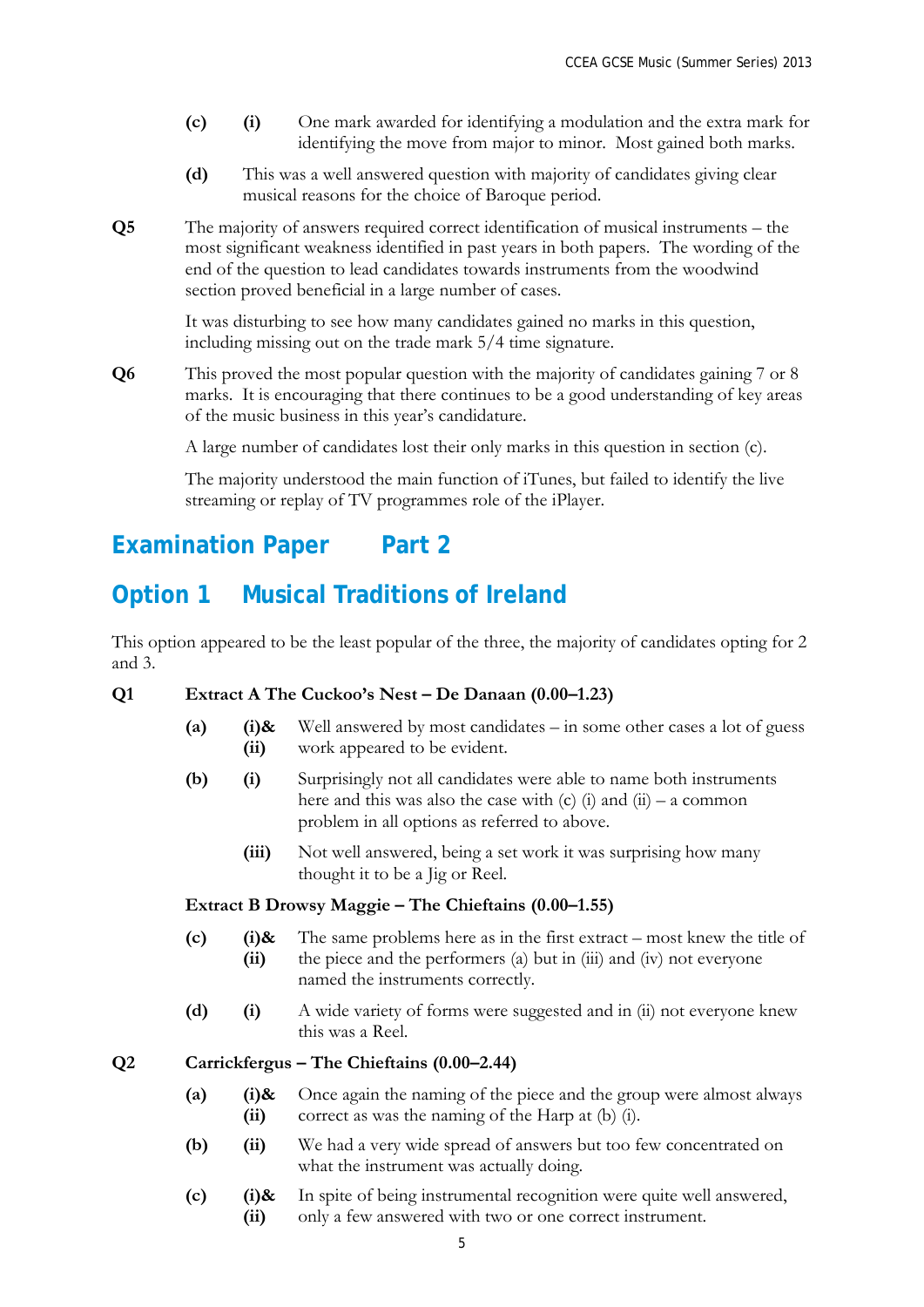**(d) (i)&** Were invariably correct. **(ii)**

#### **Q3 He moved through the fair – Sinead O'Connor & Chieftains (3.01–4.52)**

In general terms, these questions were well answered. However not everyone managed to achieve all the marks in each section.

In (a) there were many possible musical comments to be made; melisma, female voice, and the tin whistle were easy to spot. Not so many managed to comment correctly on the accompaniment and there was a wide variety of answers and guess work here.

In (b) we were surprised how few managed to give five valid links to the area of study, the majority managing about three or occasionally four.

### **Option 2 Incidental Music for Stage, Screen and Television**

#### **Q4 Extract A Theme from "Doctor Who" (1.55–2.29)**

- **(a) (i)&** Almost everyone knew the programme title, but unfortunately in (ii)
	- **(ii)** not all named the composer correctly and gave the arranger's name instead.
		- **(iii)** Some had difficulty naming the triplets but (iv) was very well answered.

#### **Extract B Overture: "A Midsummer Night's Dream" (0.00–0.47)**

- **(b)** A majority managed to name the instruments correctly but at (iii) and (iv) there were too many wild guesses – some naming the family of instruments.
- **(c) (i)** Most knew the composer's name (and spelt it correctly), but not everyone knew who wrote the play.

#### **Q5 Morning – "Peer Gynt" – Grieg (2.02–3.57)**

**(a)** This was a demanding question and relied on the candidate's knowledge of the piece as well as listening intently during the examination. The results were disappointing with a tiny minority gaining all the marks – too often there were wild guesses and many inappropriate suggestions everywhere. Even in the final question at (d) few scored all the marks – too many having been asked to name the play for which the music was composed wrote "The Peer Gynt Suite".

#### **Q6 Theme from the film "Superman" – John Williams (0.00–2.26)**

There are problems here when candidates do not structure their answers. There are still those who provide a "list" of comments without connecting them to the particular part of the music they mean.

These questions are meant to test a candidate's listening skills when faced with a piece of unfamiliar music and also the "quality of their written communication". Providing a "list" of words or short phrases such as "Use of timpani" or "there is repetition" is inappropriate here, and gains no marks.

It is important that candidates read the questions carefully and structure their answers to what is required in the rubric. This did not always appear to happen.

However, there were many good answers and the mark scheme provided for a very wide variety of responses.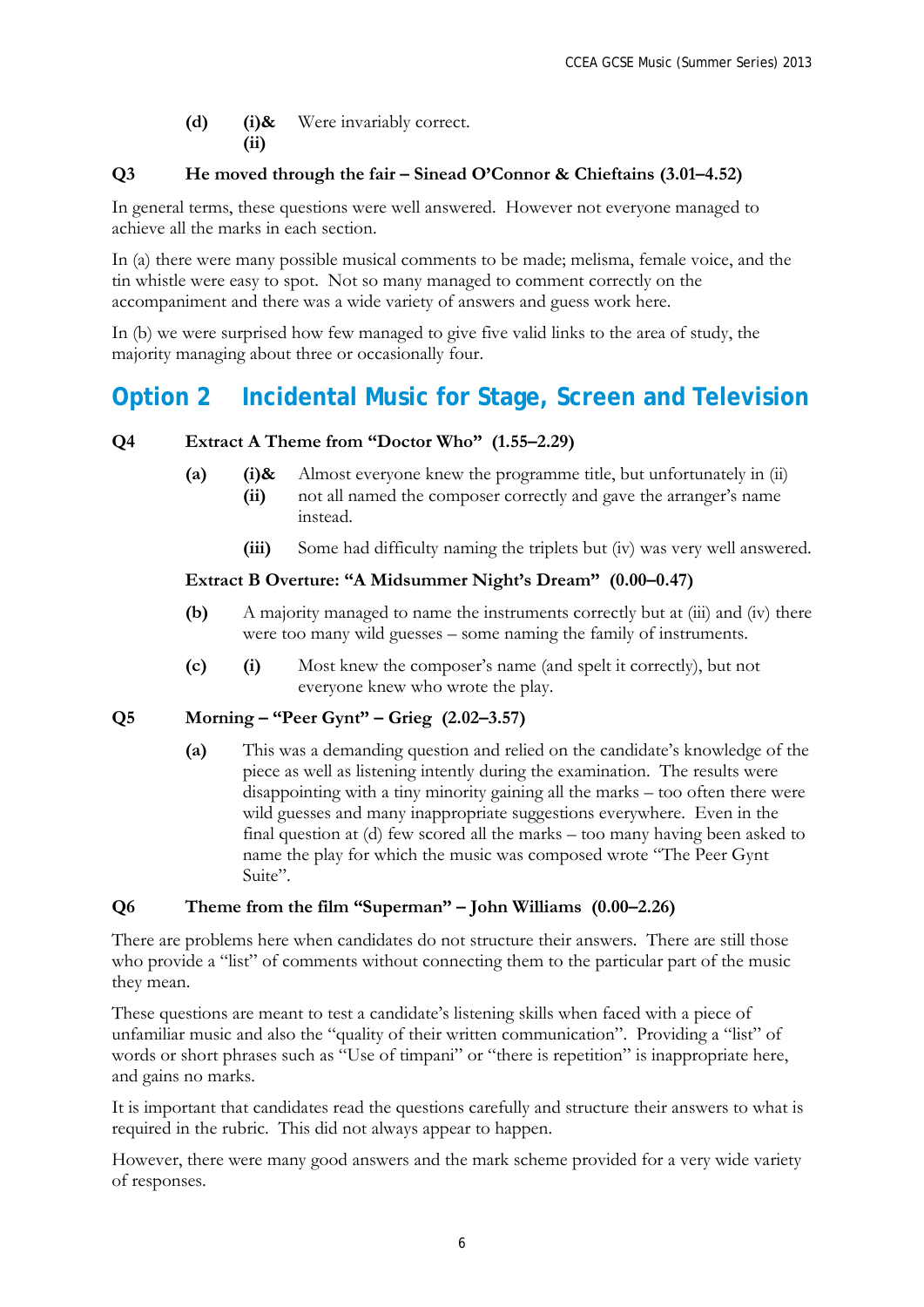### **Option 3 Vocal Music**

#### **Q7 Extract A Handel-Messiah – Recit: "And the angels said..." (0.33–1.06)**

Excellent answers here to this question with many gaining full marks, just occasionally some chose "Aria" at (iii).

#### **Extract B The Erl King – Schubert (0.00–1.33)**

Some good answers here too – almost everyone knew the title of the song, unfortunately not so many were able to name the three characters (ii), too many adding the Erl King into the mix, often in place of the Narrator. (iii) Most knew the form of the song and also identified the ostinato or pedal at (c) (i) and at (ii) and (iii) named the correct composer and usually the correct period, though quite a few put him back in time into the Classical period.

#### **Q8 Run – Snow Patrol (4.30–5.50)**

Mostly correct with a few misnaming the instruments at (a) (i). At (b)(i) a good many gained full marks and there were a few who managed to achieve 2 correct and some who seemed to mark a variety of other areas of the score with "x"s. (b)(ii) and (iii) were not well done with too many wild guesses and too few knowing what a "pause" sign was. (c) (i) A few correct answers but too many only knew it was a major key and scored one mark here. Also (c) (ii) was badly handled and too few knew what the instrumentation was in what is a well-known and loved song. Of course at (iii) the answers were almost all correct though a few did think the performers were "Cold Play".

#### **Q9 Over the Rainbow performed by Joe McElderry (0.00–2.09)**

Another good extract with plenty to write about. Not everyone managed to concentrate on the voice in (a) and the accompaniment in (b), which was purely on the instrumental contribution. There were many very good answers and interesting comments on the style of the accompaniment too though not everyone identified the Ukulele. Awarding the QWC as in the other longer questions was difficult to administer as some excellently produced questions were very difficult to decipher and a few virtually illegible.

### **Performing and Appraising**

- Once again this year we saw a large number of excellent candidates, and enjoyed well presented solo work and many original and exciting ensembles.
- As a team we wish to extend our thanks to the various schools we visited for their hospitality and efficiency in organising the examination in such a way as to make it less stressful for candidates and examiners. It makes such a difference to the progress of the examination when teachers have a pre-arranged rota of candidates with information on their pieces and the order in which they wish to be examined.
- It is important that schools realise that examiners cannot be expected to examine more than 20 candidates in one day. Any school with more than 20 candidates will have them spread over a number of days in consultation with the appointed examiner. This cannot be altered after the arrangements are made, and if absolutely necessary only in consultation with CCEA in unforeseen circumstances.
- We would remind schools again that the "discussion" takes place immediately after the performance of the one piece the candidate wishes to talk about. We also need to emphasise that their chosen piece must be linked to one of the areas of study covered by the candidate.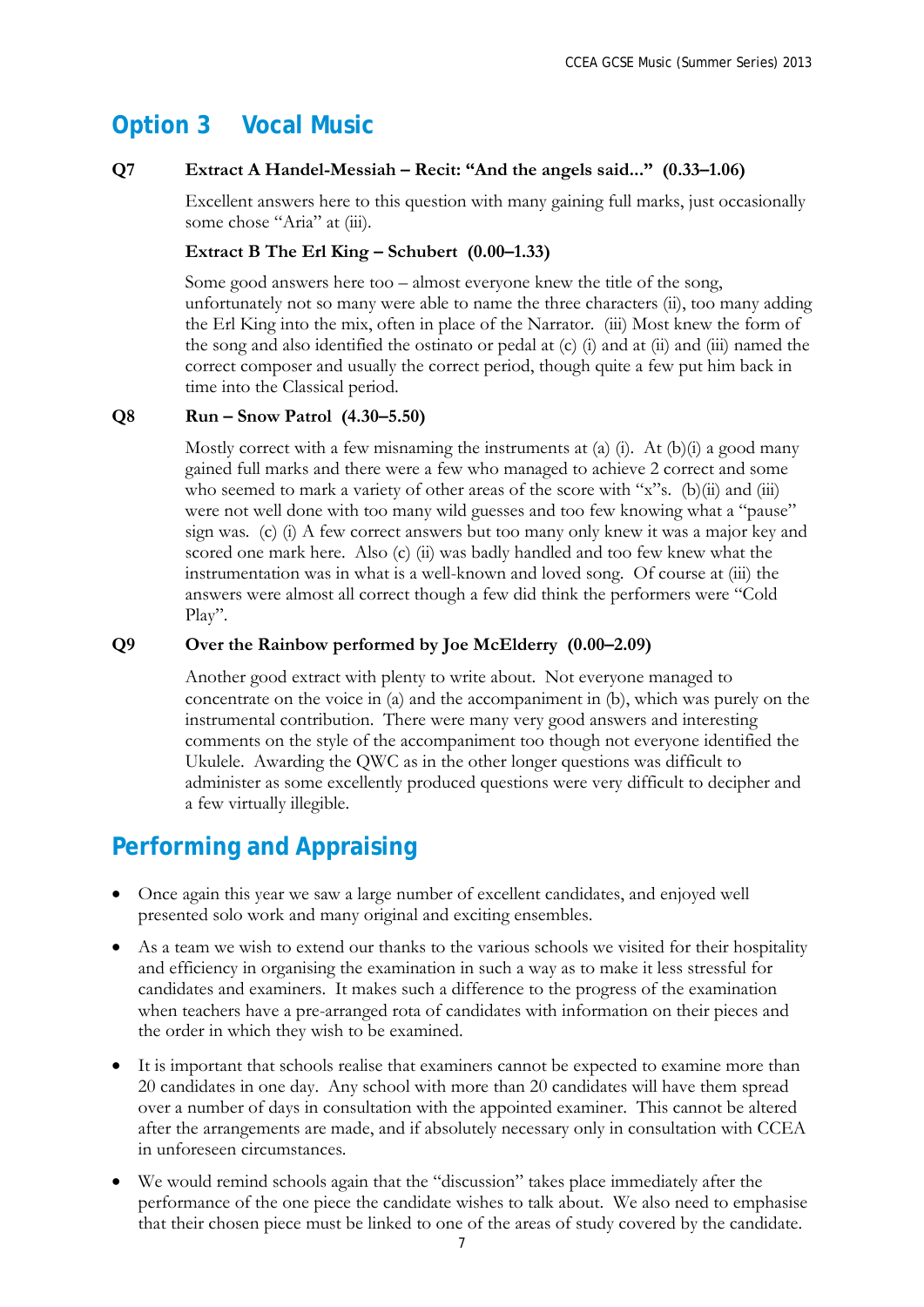- Examiners reported this year that it seemed more prevalent for candidates to offer to play pieces well above the level we expect at GCSE. This level is Grade 3 as AS level is at Grade 4. More than often when this happens the candidates perform less well and mistakes of any kind lower the marks achieved. Much better to perform a piece at Grade 3 or 4 well than a higher grade not so well.
- We are still being offered performances which are under 2 minutes in length. Often only a minute long and in some cases even less than that. If candidates do this it limits the examiner in what they can mark and the candidate can be disadvantaged. The piece played must have enough musical content to warrant examination – as a rule around 2 minutes but no more than 4/5 minutes is what we expect. Some candidates opt to play 2 pieces, often overrunning the 5 minutes allowed. If one of the pieces is not as well played as the other then a candidate can lose marks. If they must play two pieces then they need to be under the 5 minutes allowed and equally well played.

### Solo Performance

There were some outstanding musicians this year both musically and technically. Also we had the usual huge variety of instruments offered – the entire range of orchestral instruments, traditional instruments, percussion and DJing. It was not surprising to see candidates scoring extremely well this year.

Once again we had a large number of singers, and many opting to present songs from Musicals, often acting the songs too. It is so encouraging to see that the number of singers depending on music on music stands has diminished greatly, allowing their performances to come alive, and the examiners see the "thoughts behind the words" of the songs being communicated.

Accompaniments were provided by backing tracks, pupil pianists and teacher pianists. In most cases these were very effective and sympathetic, but in a few performances were marred by unsympathetic piano accompaniments by over enthusiastic staff.

### Ensemble Performance

Once again we were presented with a wide range of excellent ensembles, instrumental and vocal. In general there is a very high standard achieved here as in previous years. Most took time to set up ensembles, checking tuning and balance, with good results.

There are unfortunately still too many candidates presenting themselves with just a piano accompaniment, in what is really a repeat of the Solo part of the examination. Occasionally another instrument might be added in, with a small and often insignificant contribution, to try and make the presentation look and sound like a group effort. We hope this will start to change and that such ensembles will soon be a thing of the past.

Sometimes the candidate's teacher was involved and in many cases seemed to lead the ensemble, the role we expect the candidate to fill.

There were, once again, many excellent Rock ensembles often with opportunities for candidates to show how well they could improvise. Just occasionally a few were spoiled by a too enthusiastic player on drum kit who tended to forge ahead *fff* taking the other players with him and drowning them out.

We *must* be able to clearly identify the candidate within an ensemble, so it must not be too small or conversely too large – for example, presenting any candidate within a band of  $30 +$  players is doing them a disservice and makes an examiner's job very challenging.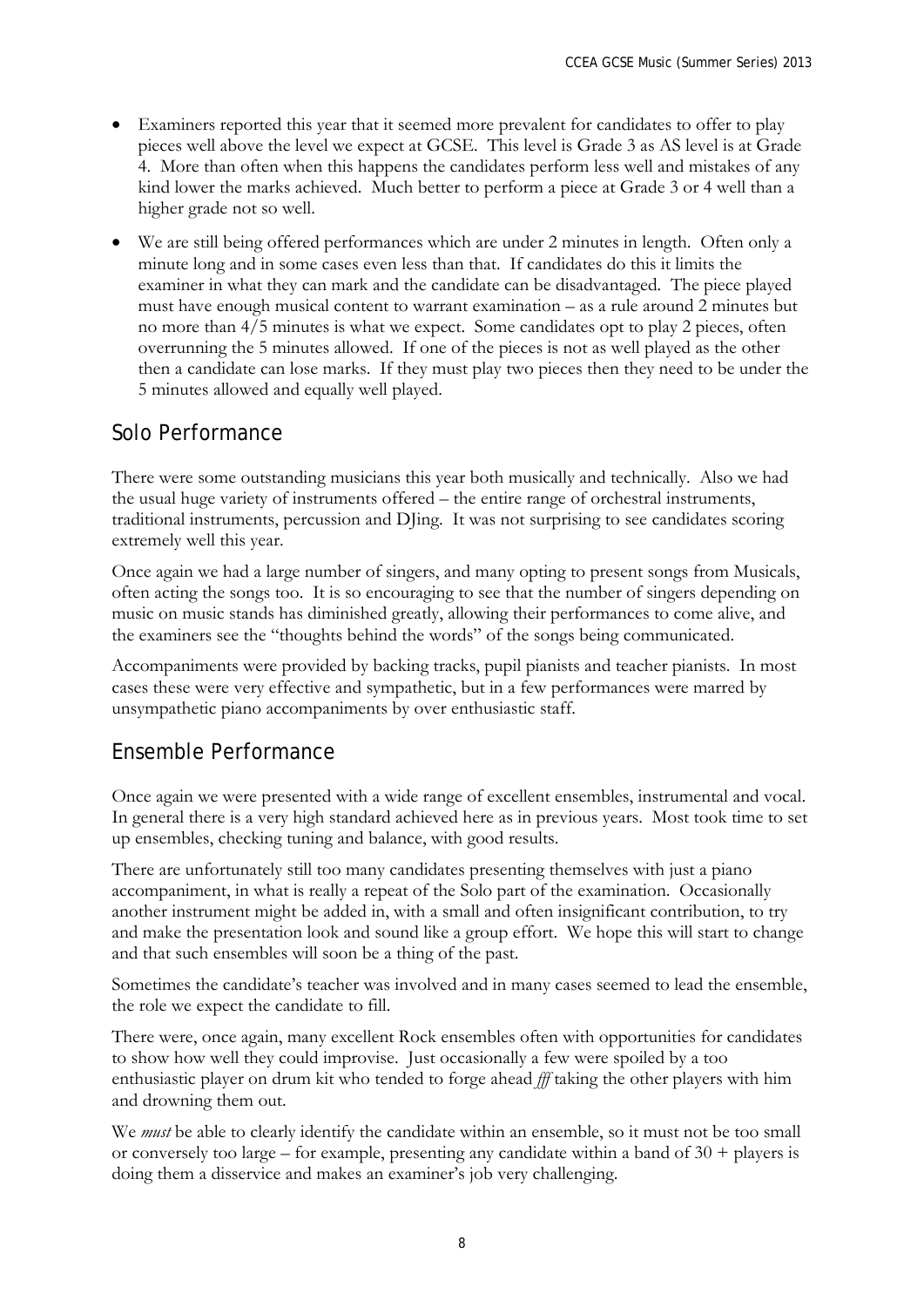### The Discussion

The examiners were given a scheme of questions beginning with a discussion of the piece, its composer, and background and its difficulties followed by how it is linked to the area of study, then a few brief questions on the areas studied by the candidate and their favourite set work.

This seems to have worked quite well and there were many good reports on this part of the examination with pupils having been well prepared. Most were able to answer coherently, often using technical language when discussing their performance with the examiner.

It is expected that one of the candidate's pieces be linked to an area of study, and in the discussion they are specifically asked to justify this. It was surprising how many were unable to name Option 1 correctly. Too often referred to as "Irish Music" or "Irish Traditional". Also there was a large number of candidates linking their piece to "Incidental Music" when the piece was actually "programme music" or a song from a musical. They must realise that the parameters of this area are quite restrictive and their piece *must* be music composed for a film, TV programme or play. In other words, the piece only exists because of the original source which has prompted it. It is hoped that teachers will bear this in mind when advising pupils on their choices.

It was a good year and all examiners were full of praise for the high standards achieved by the candidates over all. We congratulate them and their teachers for the thought and preparation they brought to the examination this year.

# **Principal Moderator's Report**

# **Composing and Appraising**

### General Overview

The high standards of the previous series were once again replicated in this component, although three distinct traits were discernible: firstly, that there were less truly outstanding post–GCSE standard folios submitted; secondly, that the majority of composition folios gained in excess of 65% of the total marks for the component and thirdly, that there were much fewer compositions in the F/G boundary. Fewer folios were awarded full marks at centres but the artistry and flair exemplified was of a very high standard.

It is one of the stated aims of the GCSE Music examination, that it provides a suitable prerequisite for progress to AS and A2 studies. I am confident that the high standards exemplified by the highest attaining candidates have given them a strong foundation to develop higher level compositional skills.

It is again important to recognise the significant amount of time and effort taken by Centre staff in encouraging their candidates to neatly present their folios and provide a generally excellent quality of scores and CDs.

### Recordings and scores

The use of notational software programmes to provide scores continues to increase with an exponential increase in the submission of Garageband inspired compositions.

The vast majority of centres included recordings of their compositions and scores. It is not, however, a requirement to submit recordings and scores for the specification but their provision is a definite aid during moderation.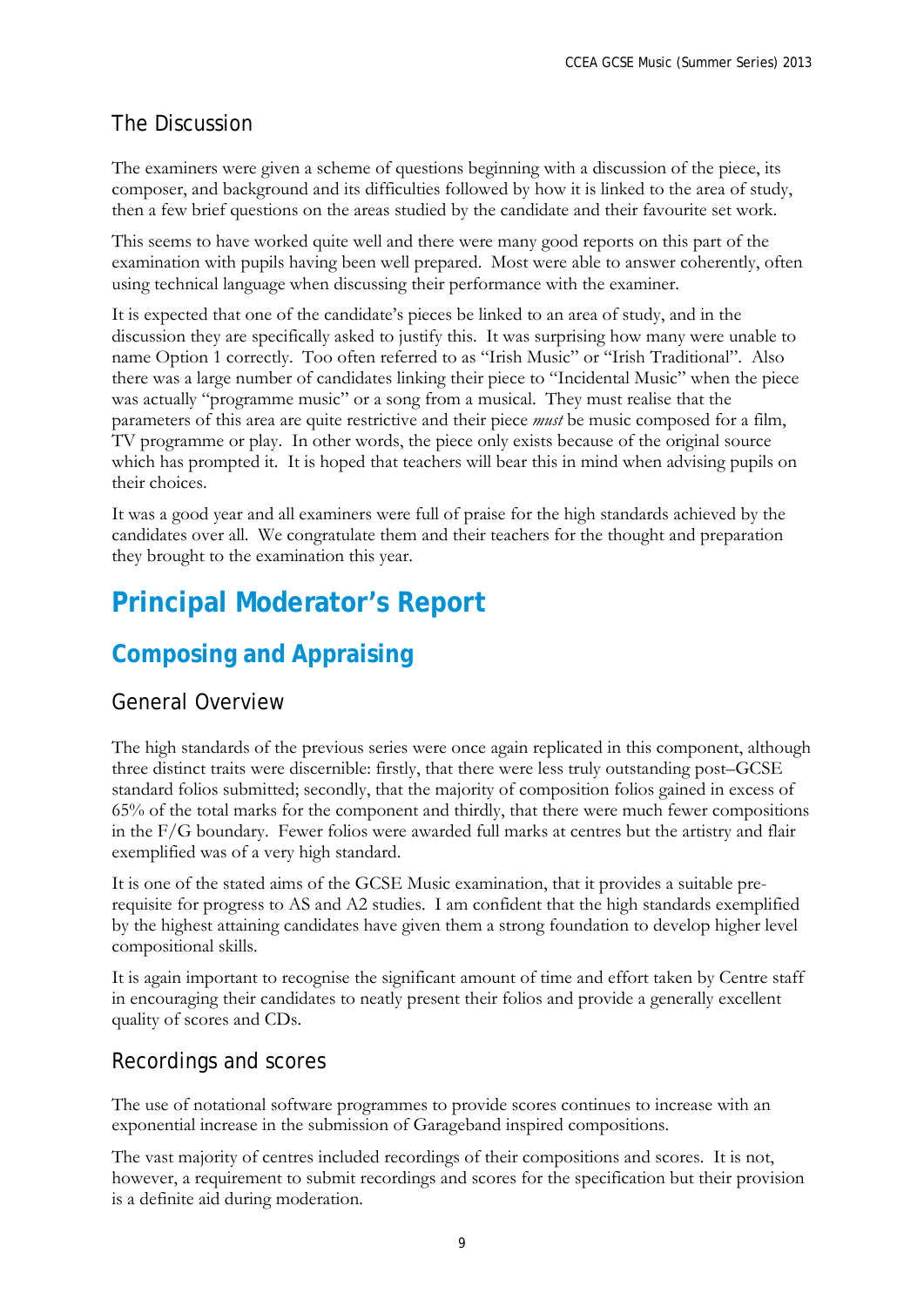In the weakest examples, candidates continued to choose 'software' instrumentation inappropriate to the acoustic range or timbral effects of acoustic instruments of the same name. This is an element were a 'research' activity on instrumentation would be beneficial. The logs in many of these cases also gave no indication why certain instrumentation had been chosen.

### Success Criteria and Standard of Centre assessments

Assessments made by overwhelming majority of centres, continued to be accurate and correctly reflected the calibre of candidates' work. It was interesting to note that there was a slight decrease in the number of centres reviewed at Post Moderation.

The small number (the smallest number of the new specification) which did require adjustment to marks, highlighted major discrepancies in interpretation of agreed standards which, for those centres affected, should result in greater focus on the assessment criteria grids in the specification and attendance at Agreement Trial support events. Analysis of centres represented at these events confirms that the overwhelming majority are accurately assessing this component.

Criteria (iii) continues to cause most assessment difficulty, where high marks were often awarded for little or no evidence of secondary chords, effective cadences or added colour to the harmonic language as outlined in the criteria.

Criteria (i) still causes some concern when applied to strophic songs which may have multiple verses but little melodic or rhythmic differences or the addition of other layers.

The vast majority of folios presented were assessed by centres under Success Criteria A (where technology is not a core component). A very small number of centres used Success Criteria B, although in most cases, this did not benefit candidates as there was insufficient evidence under criteria (iv) to gain highest marks. Staff at centres should carefully consider if the use of technology Success Criteria B will truly benefit their candidates. 'Loop-based' compositions with little manipulation of the original material and/or an effective final mix, will not gain well under these criteria. The review of Success Criteria B continues and advice will be provided to centres about its future.

Overall, a much smaller number of centres had marks adjusted and in many cases this resulted from inconsistent marking in the centre, new staff marking for the first time and thus inexperienced in the application of the criteria or centres which had already received advice from previous years showing little improvement in internal standardisation.

A considerable amount of time is spent in ensuring the TAC6s issued to centres are as affirming and positive as possible, celebrating good folios which are well assessed, authenticated and presented. Any constructive comments noted by the moderating team are designed to improve future in-centre planning and should not be ignored.

The quality of recordings submitted remains extremely high suggesting the frequent and knowledgeable use of in-house equipment, which is to be applauded. Centres are reminded however that the moderation team must be sure that the candidate composition log **fully** explains the processes involved in these recordings. There was clear evidence from the Summer 2013 series of submissions, that a number of recordings gave an added sophistication to the candidates' work, which had not been fully explained in accompanying logs or on the reverse of the Candidate Record Forms.

The overwhelming majority of centres and candidates are to be congratulated on the manner in which they have managed the time constraints, authentication procedures and controlled assessment guidelines. There is clear evidence of very good practice in most schools, with only a small minority, falling short of agreed standards.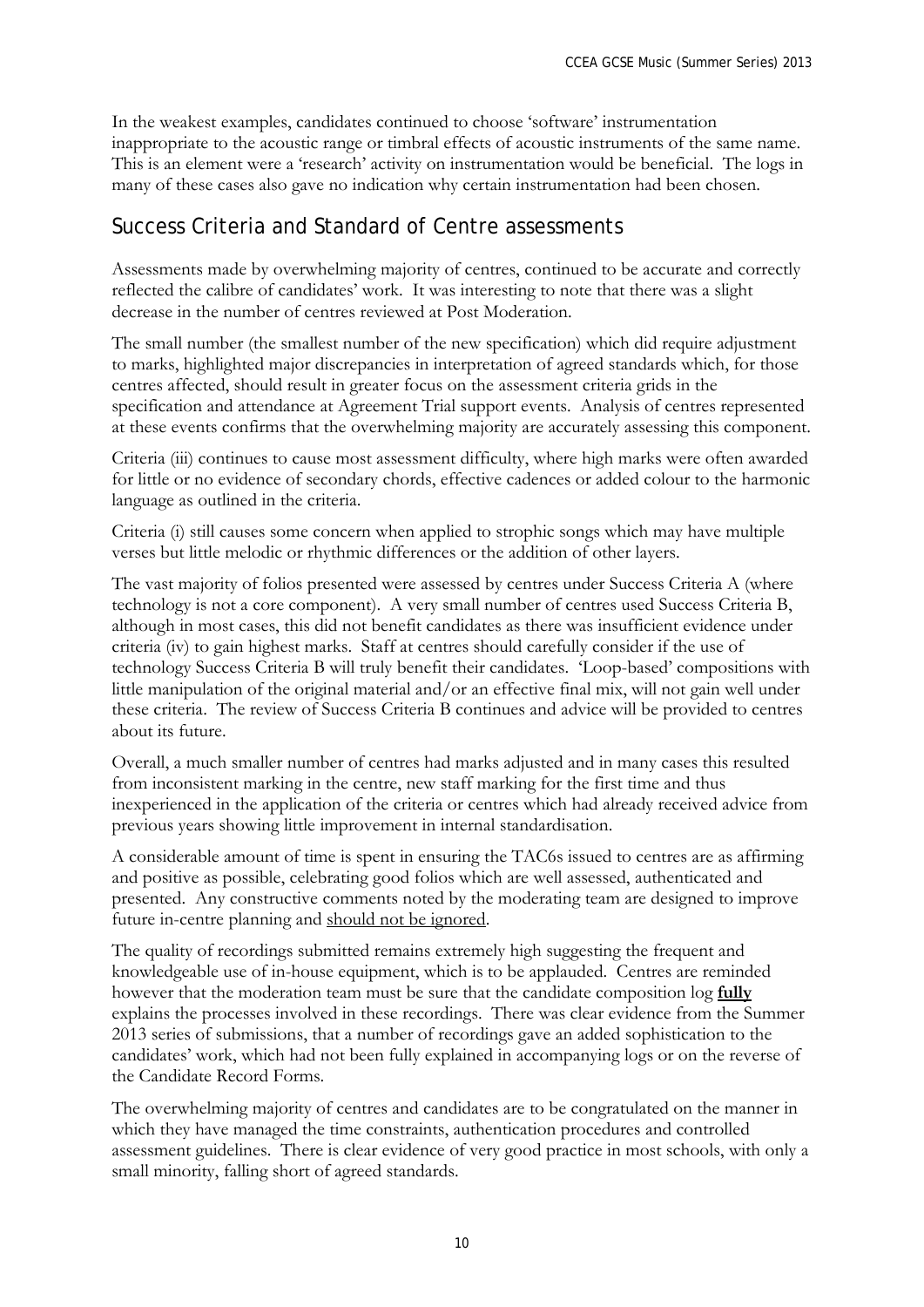This is a particularly pleasing development, given that there are many more centres submitting Controlled Assessments as part of consortium arrangements. In schools where there is more than one member of staff teaching the component, internal standardisation remains of a high standard.

### Authentication procedures and Composition Logs

The Composition log is an integral part of the composition process. The majority of logs submitted used the CCEA template (available on the CCEA Music microsite). For those centres who chose to provide their own templates and/or composition diaries, these were detailed, highly informative, well-documented and beautifully presented.

There were some excellent examples of good classroom practice in the teaching of composition skills, effective self, peer and teacher evaluation and a refreshing transparency in the quality of teaching and learning in Music Departments represented in the cohort.

It is a clear requirement of this component that a Log is submitted for **each** composition, and that they are **authenticated** by teachers and candidates. Those folios which did not adhere to this requirement were returned to centres, inevitably delaying the moderation process.

The specification states that teacher authentication should occur on **three** occasions during the life of each composition. Three progress updates aligned to the pupil comments, dated and signed, is recommended good practice. It was disappointing to note that, despite guidance offered at Agreement Trials, too many teachers simply 'ticked' the box and initialled the pupil comment. As stated last year, although this fulfils the 'letter of the law', the Moderation Team consider it 'best practice' to include a short qualifying comment with each authentication.

### Areas of Study

*Repeated Patterns* proved the most popular related area of study with *Vocal Music and Musical Traditions in Ireland* following closely behind. These were artistically handled by the majority of candidates.

Links to *Vocal Music* continued to result in many well-structured, stylishly-developed and balanced rock/pop/urban songs with well-established references to the features expected. It was most encouraging to note the attention to detail paid by candidates in writing or researching appropriate texts. The moderation team did not encounter any inappropriate lyrics/subject matter. Highest marks are gained under criterion (i) where there is evidence of added 'layers', counter-melodies, descant harmonies etc., in additional verses.

There was a less programmatic element in the work of candidates in the *Musical Traditions in Ireland* Area of Study, but those who did choose this option were particularly effective, with the *Riverdance* set work providing frequent inspiration. Traditional suites of Slow Airs, jigs, reels etc., were popular and a large number brought new insight to the, often formulaic, nature of Traditional Irish/Ulster-Scottish dance forms, supplanting new rhythmic intricacy and harmonic invention in a 'celtic rock' style.

The Moderation team would remind centres that larger instrumental participation should not be interpreted or marked as 'developmental' unless it increases the number of independent melodic/rhythmic lines or adds to the textural/timbral complexity of the composition.

There were some very creative compositions particularly in the *Incidental Music* option and it was here that greatest creative use was made of technology, especially in music to accompany film or computer games. In many cases, the sophistication in blending sound effects and melodic lines, was cinematic in its scope.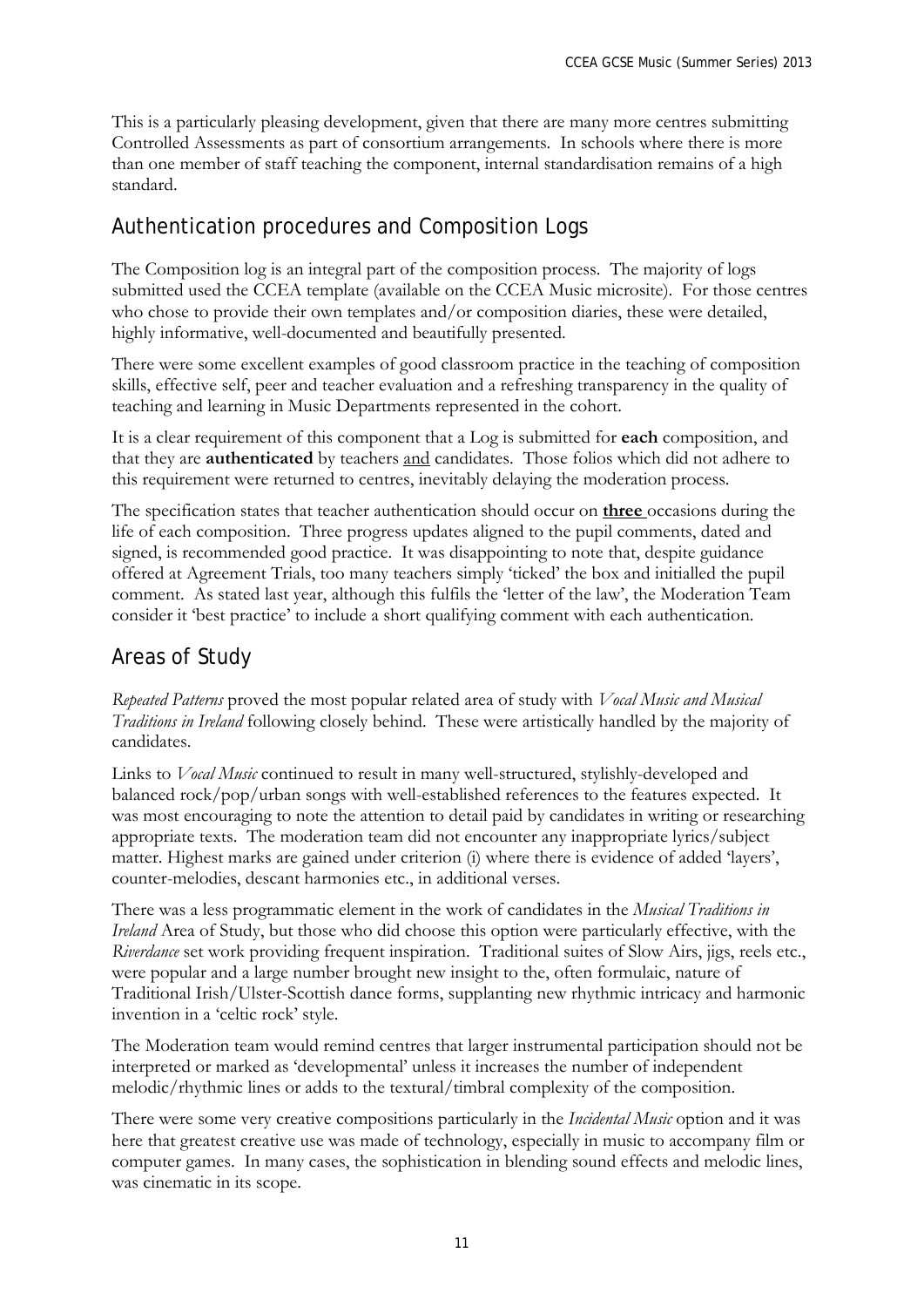Following the reminder to centres at Agreement Trials, there was a large drop in the submission of Musical Arrangements, which **no longer** exist as an area of study. Candidates are, however, still able to compose their <u>own</u> melodies and create musical arrangements of these.

Centres who use class-based compositional tasks as teaching tools clearly outlined individual outcomes showing differentiation between candidates and allowing creativity and freedom of choice. A larger number of candidates used the 'Free Composition' option.

Centre staff are reminded that the specification does require two 'contrasting' compositions to be submitted.

### Administration and Compliance with Specification

Summer 2013 series saw the largest number of arithmetical errors by centres. Most common mistakes were associated with transfer of marks from Record sheets to the OMR sheets, i.e. the 'hundreds' box. Computation errors on the Candidate Record Sheets also contributed to this large number of errors. These would have seriously disadvantaged candidates had they gone undiscovered.

Centre staff are requested to pay particular attention to totalling across the criteria, transferring marks from Candidate Record sheets to OMR and totalling down for the final folio mark.

It is a requirement of this specification that all Candidate Record Sheets are countersigned by candidate and teacher and that all Composition Logs are signed by the candidate and authenticated three times during the life of each composition. Large numbers of unauthenticated work had to be returned to centres to ensure compliance in this respect.

Centres are also reminded that submissions to CCEA should include the work of the highest and lowest candidate, even if they have not been requested.

There is also a requirement to include the TAC 2 form of Internal Standardisation, even in oneteacher centres.

### Use of Technology

It is most encouraging to note the increase in the technical knowledge shown by candidates in handling a wide range of school and home based media. There were fewer examples of work where candidates had not clearly indicated the use of the pre-programmed tracks/loops, downloaded files or material from media-sharing websites (e.g. You Tube etc.). Teacher assessments accurately reflected the original work of candidates in the vast majority of centres.

It is a major frustration to the moderation team that a number of centres had submitted CDs which had not been correctly formatted for audio playback. This seriously impacts the time frame for moderation to be completed and can cause added annoyance back at centres, to whom material will be returned.

### Conclusion

It is my hope that the fine work evidenced in the majority of centres continues and that candidates will continue to benefit from the high quality guidance and direction of their Music staff.